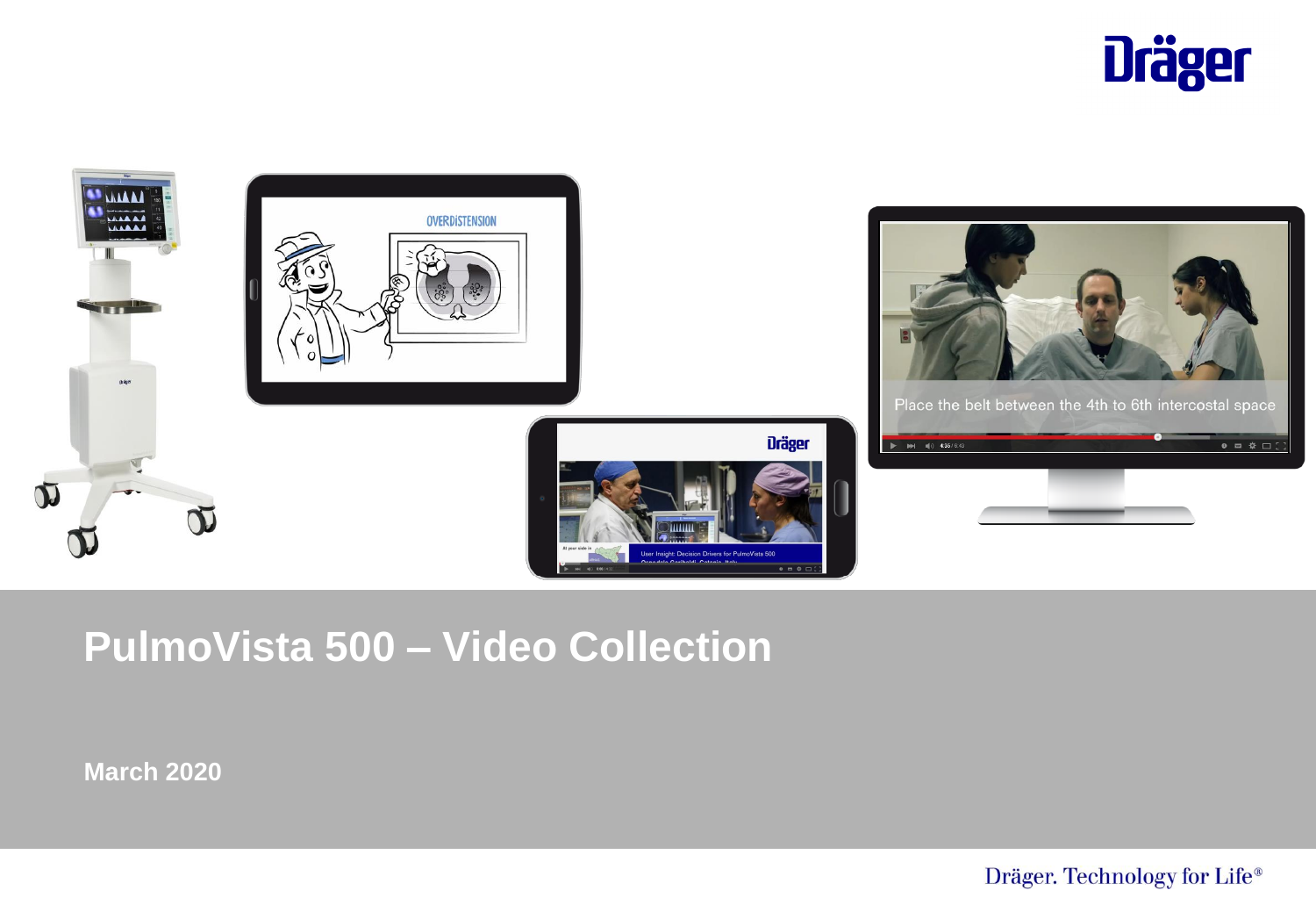



| <b>Video Title</b>                                                                                                                                                                                     | <b>YouTube Link</b><br>(EN)  | Add.<br>languages |
|--------------------------------------------------------------------------------------------------------------------------------------------------------------------------------------------------------|------------------------------|-------------------|
| Get a live report out of the lung! Pulmonary monitoring with PulmoVista 500.<br>"How can you see signs of VILI in real-time and maybe avoid ARDS?"<br>Comic Teaser Video explaining Pulmo Vista impact | https://youtu.be/Twk3bDRJDYM | DE, ES            |
| <b>Getting Started with PulmoVista 500</b><br>"How-to start the device & How-to apply the belt" - Thomas Piraino                                                                                       | https://youtu.be/dJn73HJd0ng |                   |



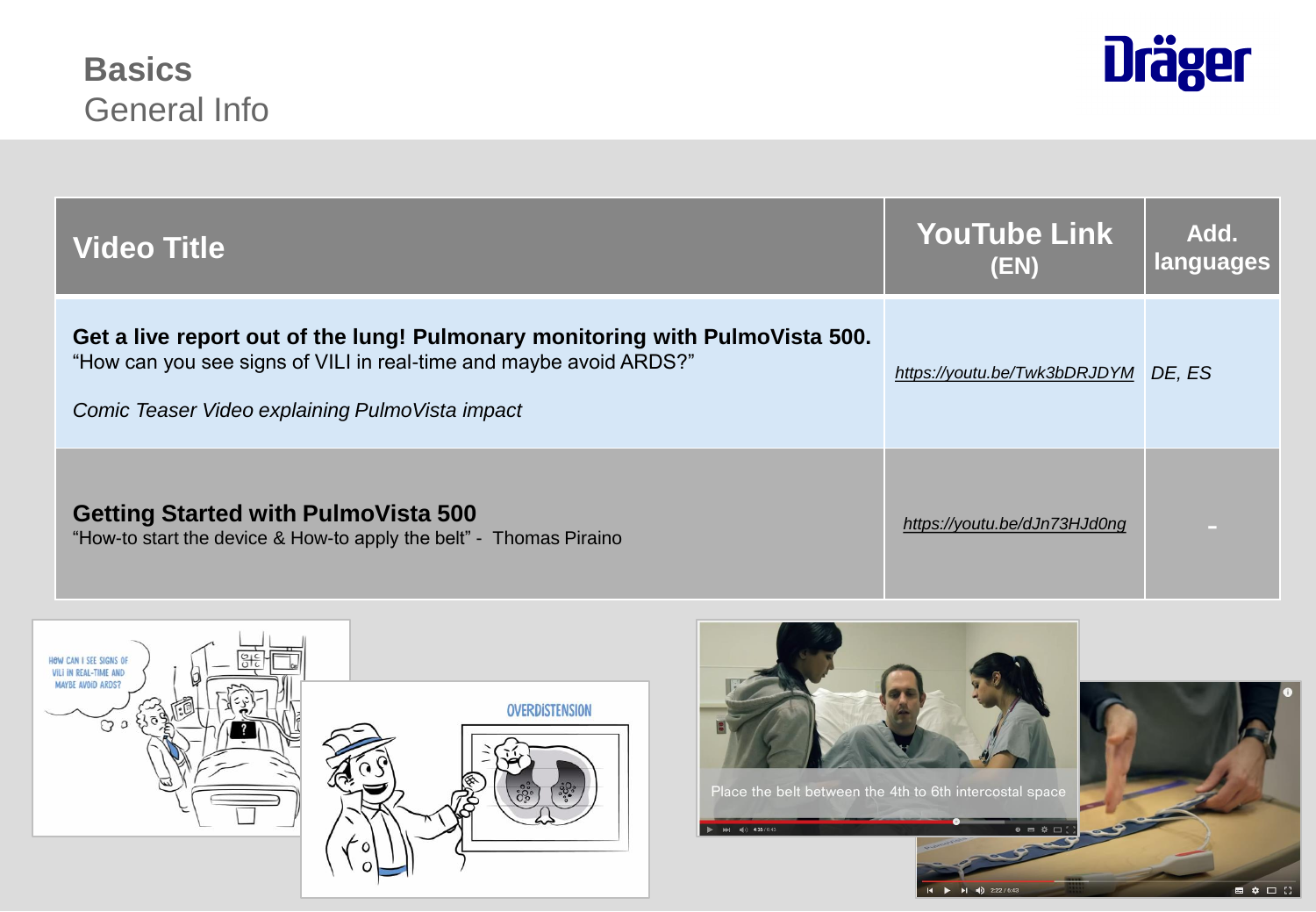

| <b>Video Title</b>                                                                          | <b>YouTube Link (EN)</b>     | Add.<br><b>languages</b>             |
|---------------------------------------------------------------------------------------------|------------------------------|--------------------------------------|
| <b>User Insight: Decision Drivers for PulmoVista 500</b> Garibaldi Hospital, Catania, Italy | https://youtu.be/GrhcmS7tfcU | DE, ES, FR, ZH,<br>IT                |
| <b>User Insight: Working with PulmoVista 500</b> Garibaldi Hospital, Catania, Italy         | https://youtu.be/QbJQ1EGugNU | DE, ES, FR, ZH,<br>IТ                |
| <b>User Insight: Bronchoscopy with PulmoVista 500</b> Garibaldi Hospital, Catania, Italy    | https://youtu.be/G00Li80-GSo | DE, ES, FR, ZH,<br>IT                |
| User Insight: Decision Drivers for PulmoVista 500<br>St.Joe's Healthcare, Canada            | http://youtu.be/YgAvXIRoXDc  | DE, ES (FR+ZH<br><i>in progress)</i> |
| <b>User Insight: Working with PulmoVista 500</b> St.Joe's Healthcare, Canada                | http://youtu.be/InBbVfZbu2M  | DE, ES (FR+ZH in<br>progress)        |
| User Insight: Bronchoscopy with PulmoVista 500<br>St.Joe's Healthcare, Canada               | http://youtu.be/Mwet5PRUUio  | DE, ES (FR+ZH<br><i>in progress)</i> |





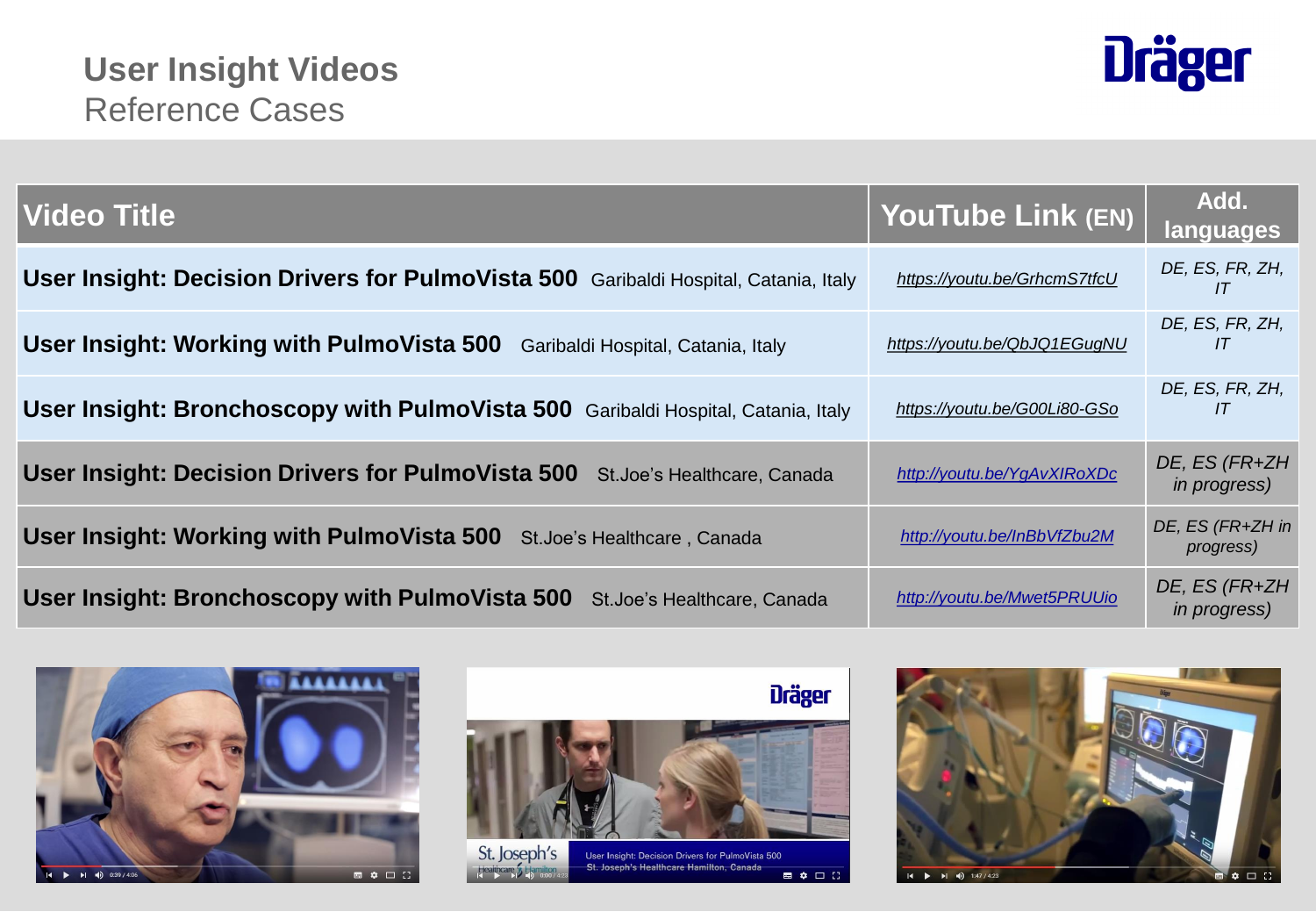

| <b>Video Title</b>                                                                                                                                        | <b>YouTube Link (EN)</b>     | Add.<br><b>languages</b> |
|-----------------------------------------------------------------------------------------------------------------------------------------------------------|------------------------------|--------------------------|
| <b>Tutorial Video - DIAGNOSTIC VIEW</b><br>Eckhard Teschner explains the 'Diagnostic View' of PulmoVista 500                                              | https://youtu.be/7HFF0gJf4wo | <b>DE</b>                |
| How-to-use PulmoVista 500 in relation with recruitment maneuvers<br><b>Part 1:</b> Assessing the response to a recruitment maneuver                       | https://youtu.be/0NFsaWoMtws |                          |
| How-to-use PulmoVista 500 in relation with recruitment maneuvers<br><b>Part 2:</b> Identifying the onset of derecruitment during a decremental PEEP trial | https://youtu.be/sawubdzzMbs |                          |
| How-to-use PulmoVista 500 in relation with recruitment maneuvers<br><b>Part 3:</b> Effects of possible overdistension within such a PEEP trial            | https://voutu.be/FnFf76D62ks |                          |



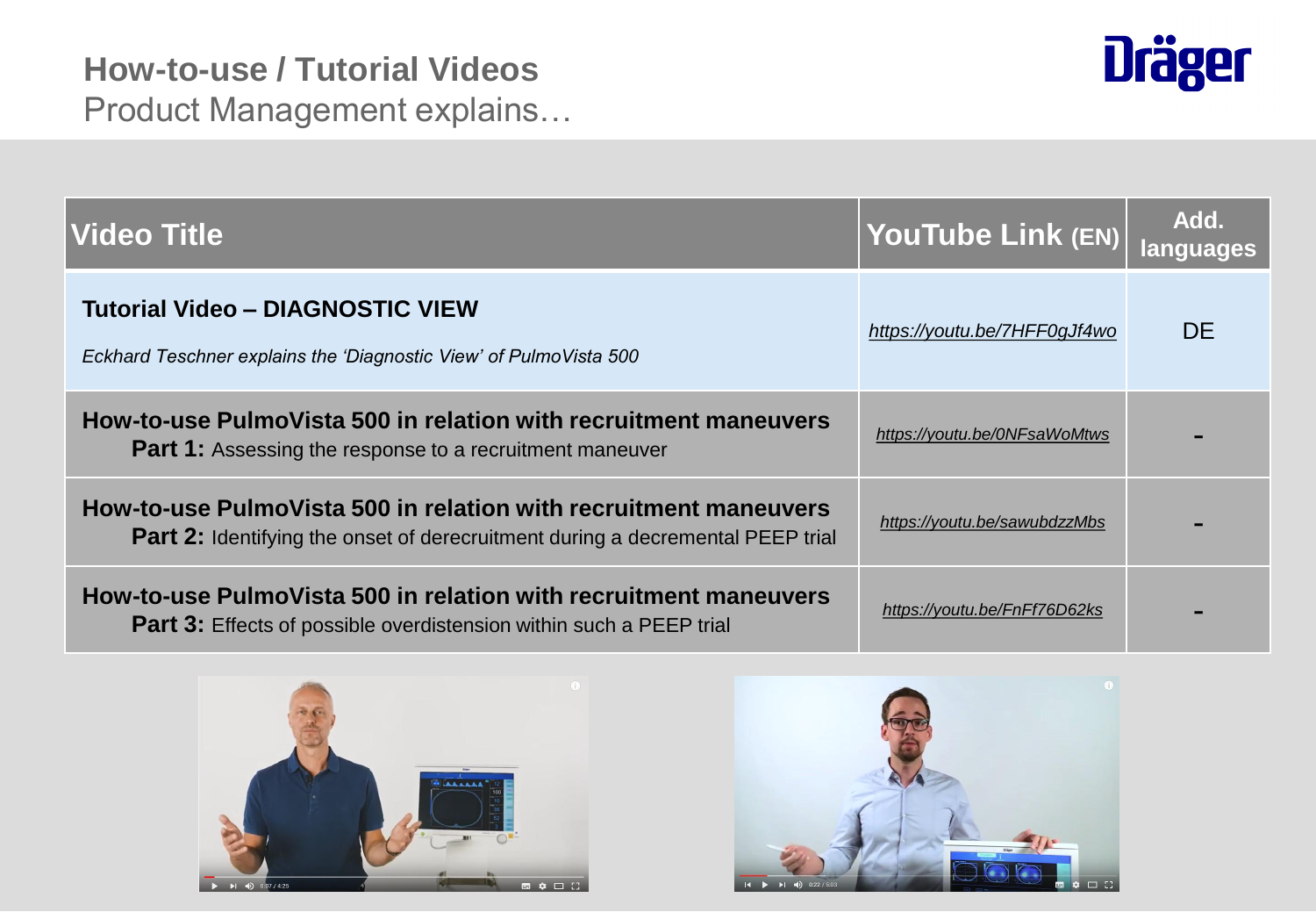## **Clinical Cases** Clinicians discuss real cases…



| <b>Video Title</b>                                                                                                                                                                                                                     | <b>YouTube Link</b><br>(EN)  | Add.<br>languages |
|----------------------------------------------------------------------------------------------------------------------------------------------------------------------------------------------------------------------------------------|------------------------------|-------------------|
| <b>Clinical Cases – Examples from Canada</b><br>"How PulmoVista helps you adapt your recruitment strategy and helps you optimize<br>PEEP based on the individual needs of the patient."<br><b>Respiratory Therapist Thomas Piraino</b> | https://youtu.be/Xm5z5rjJ0cw |                   |
| <b>Clinical Cases – Examples from UK</b><br>"How working clinicians use PulmoVista 500 - 3 cases showing how real-time<br>information at the bedside can help with your treatment."<br>Dr. Jake Collins                                | https://youtu.be/h4ssHh3vWjE |                   |



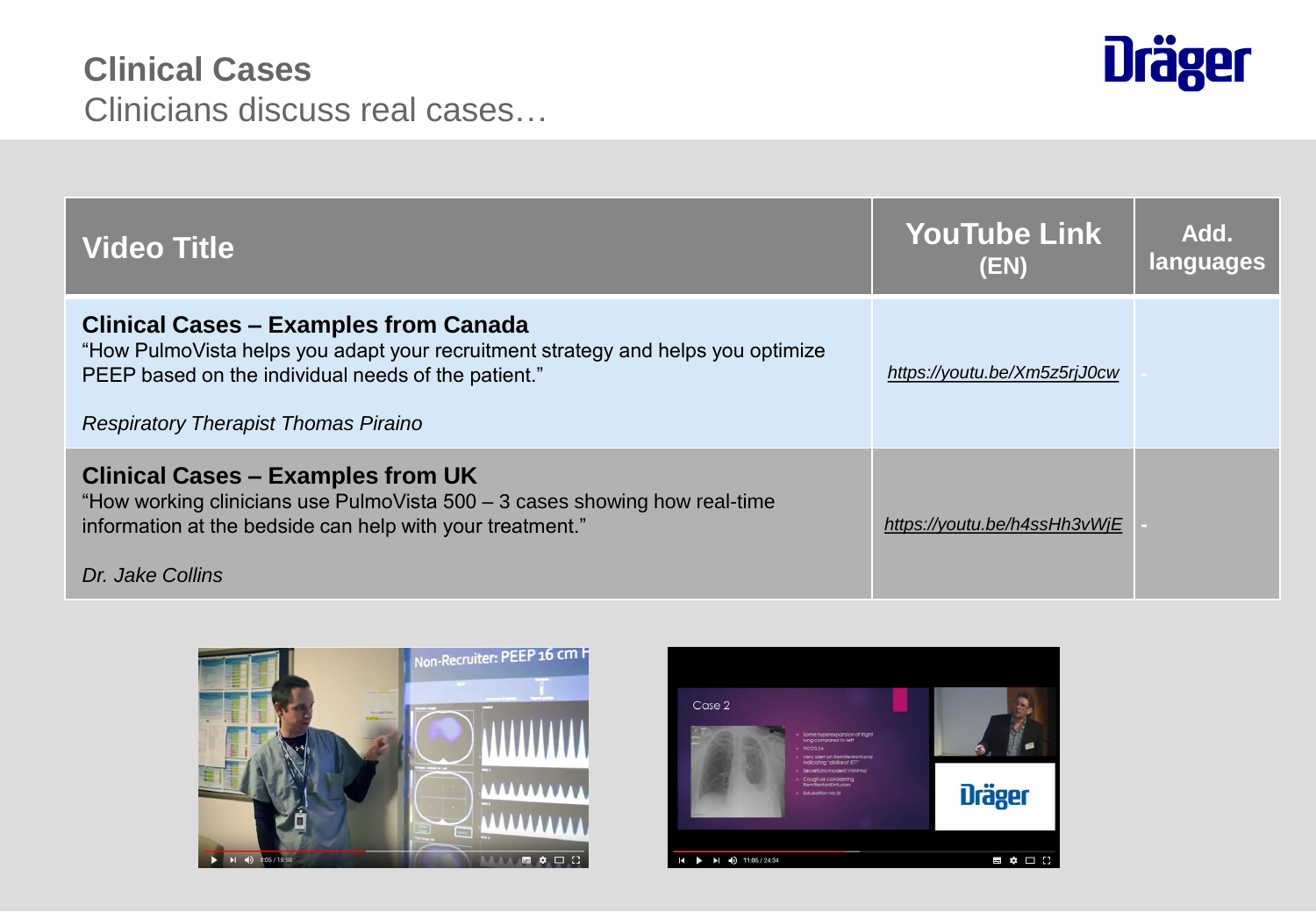## **Image-Guided Lung Protection** Teaser + How-to Video



| <b>Video Title</b>                                                                                                                                                                                         | <b>YouTube Link</b><br>(EN)  | Add.<br>languages |
|------------------------------------------------------------------------------------------------------------------------------------------------------------------------------------------------------------|------------------------------|-------------------|
| Treat the unseen: Image-guided lung protection<br>The combination of the Evita ventilator with the lung function monitor PulmoVista® 500.<br>Comic Teaser Video explaining the impact of this combination. | https://youtu.be/Jrus3-mbebl |                   |
| Image-guided lung protection with Dräger – Tutorial                                                                                                                                                        |                              |                   |
| Evita Infinity V500 + PulmoVista 500                                                                                                                                                                       | https://youtu.be/XwETJ3j_LQc |                   |
| Evita V800 + PulmoVista 500                                                                                                                                                                                | https://youtu.be/aKnrRO6ep48 |                   |
| Product Manager Christian Bozsak explains                                                                                                                                                                  |                              |                   |